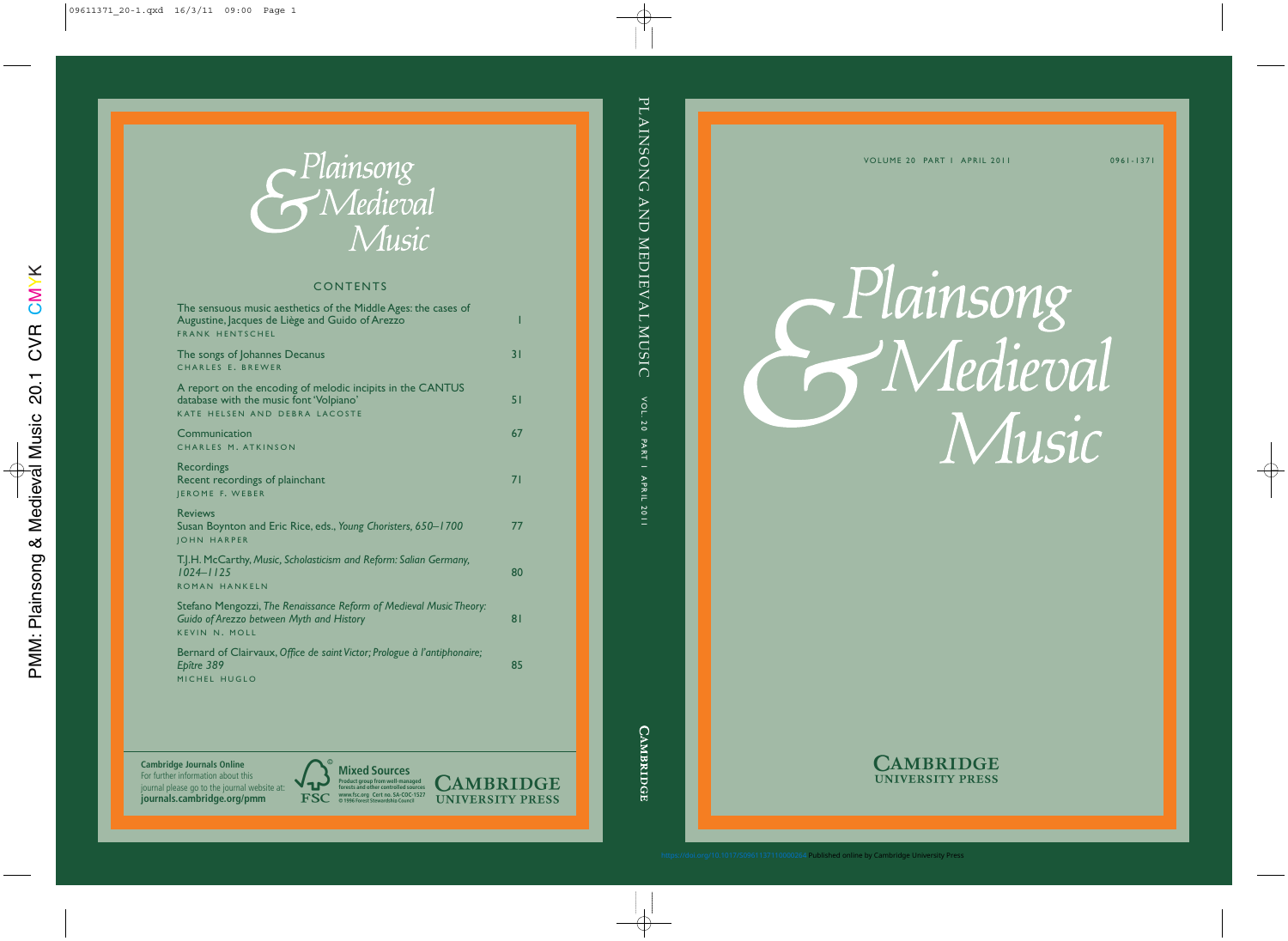## *Plainsong and Medieval Music*

Published in Association with the Plainsong and Medieval Music Society and the International Musicological Society Study Group 'Cantus Planus'

EDITORIAL COMMITTEE James Borders, *University of Michigan* (Co-*Editor*) Christian Leitmeir, *Bangor University* (*Co-Editor*) Margaret Bent, *All Souls College, Oxford* (*Consulting Editor*) Susan Rankin, *University of Cambridge* (*Consulting Editor*) Edward Roesner, *New York University* (*Consulting Editor*) Nicolas Bell, *The British Library* (*Review Editor, Books*) Günther Michael Paucker, *Weinstadt* (*Chant Bibliography*) Jerome F. Weber, *Utica, New York* (*Review Editor, Audio*) John Harper, *Bangor University* (*Chair of Committee*) Giacomo Baroffio, *University of Pavia* John Caldwell, *University of Oxford* Richard Crocker, *University of California at Berkeley* Helen Deeming, *Royal Holloway University* Emma Dillon, *University of Pennsylvania* Joseph Dyer, *Massachusetts, USA* Manuel Pedro Ferreira, *University of Lisbon* David Hiley, *University of Regensburg* Lori Kruckenberg, *University of Oregon* Elizabeth Eva Leach, *University of Oxford* Alexander Lingas, *City University, London* Christopher Page, *University of Cambridge* Owen Rees, *University of Oxford* Leo Treitler, *Graduate Center of the City University of New York* Christian Troelsgård, *University of Copenhagen* Bruno Turner, *Worthing, West Sussex* Philippe Vendrix, *Centre d'Etudes Supérieures de la Renaissance, Tours* Ronald Woodley, *University of Central England, Birmingham Conservatoire*

SUBSCRIPTIONS *Plainsong and Medieval Music* (ISSN 0961-1371) is published twice a year in April and October. Two parts form a volume. The subscription price (excluding VAT) of volume 20 (2011), which includes print and electronic access, is £96 net (US\$170 in the USA, Canada and Mexico) for institutions; £31 net (US\$47 in the USA, Canada and Mexico) for individuals, which includes print only, ordering direct from the publisher and certifying that the journal is for their personal use. The electronic-only price available to institutional subscribers is £88 (US\$155 in the USA, Canada and Mexico). Single parts are £51 (US\$88 in the USA, Canada and Mexico) plus postage. EU subscribers (outside the UK) who are not registered for VAT should add VAT at their country's rate. VAT registered subscribers should provide their VAT registration number. Japanese prices for institutions are available from Kinokuniya Company Ltd, P.O. Box 55, Chitose, Tokyo 156, Japan. Prices include delivery by air where appropriate. Members of the Plainsong and Medieval Music Society receive the Journal as part of their membership subscription. *Special subscription rates are available to members of Cantus Planus. For details please contact journals*@*cambridge.org*.

Orders, which must be accompanied by payment, may be sent to a bookseller, subscription agent or direct to the publisher: Cambridge University Press, The Edinburgh Building, Shaftesbury Road, Cambridge CB2 8RU, UK; or in the USA, Canada and Mexico: Cambridge University Press, Journals Fulfillment Department, 100 Brook Hill Drive, West Nyack, New York 10994-2133, USA.

COPYING This journal is registered with the Copyright Clearance Center, 222 Rosewood Drive, Danvers, MA 01923, USA. Organisations in the USA who are registered with C.C.C. may therefore copy material (beyond the limits permitted by sections 107 and 108 of U.S. Copyright law) subject to payment to C.C.C. of the per-copy fee of \$30. This consent does not extend to multiple copying for promotional or commercial purposes. Code 0961-1371/2011.

ISI Tear Sheet Service, 3501 Market Street, Philadelphia, PA 19104, USA, is authorised to supply single copies of separate articles for private use only.

Organisations authorised by the Copyright Licensing Agency may also copy material subject to the usual conditions. *For all other use*, permission should be sought from Cambridge or from the North American Branch of Cambridge University Press.

This journal is included in the Cambridge Journals Online service which can be found at journals.cambridge.org.

© Cambridge University Press 2011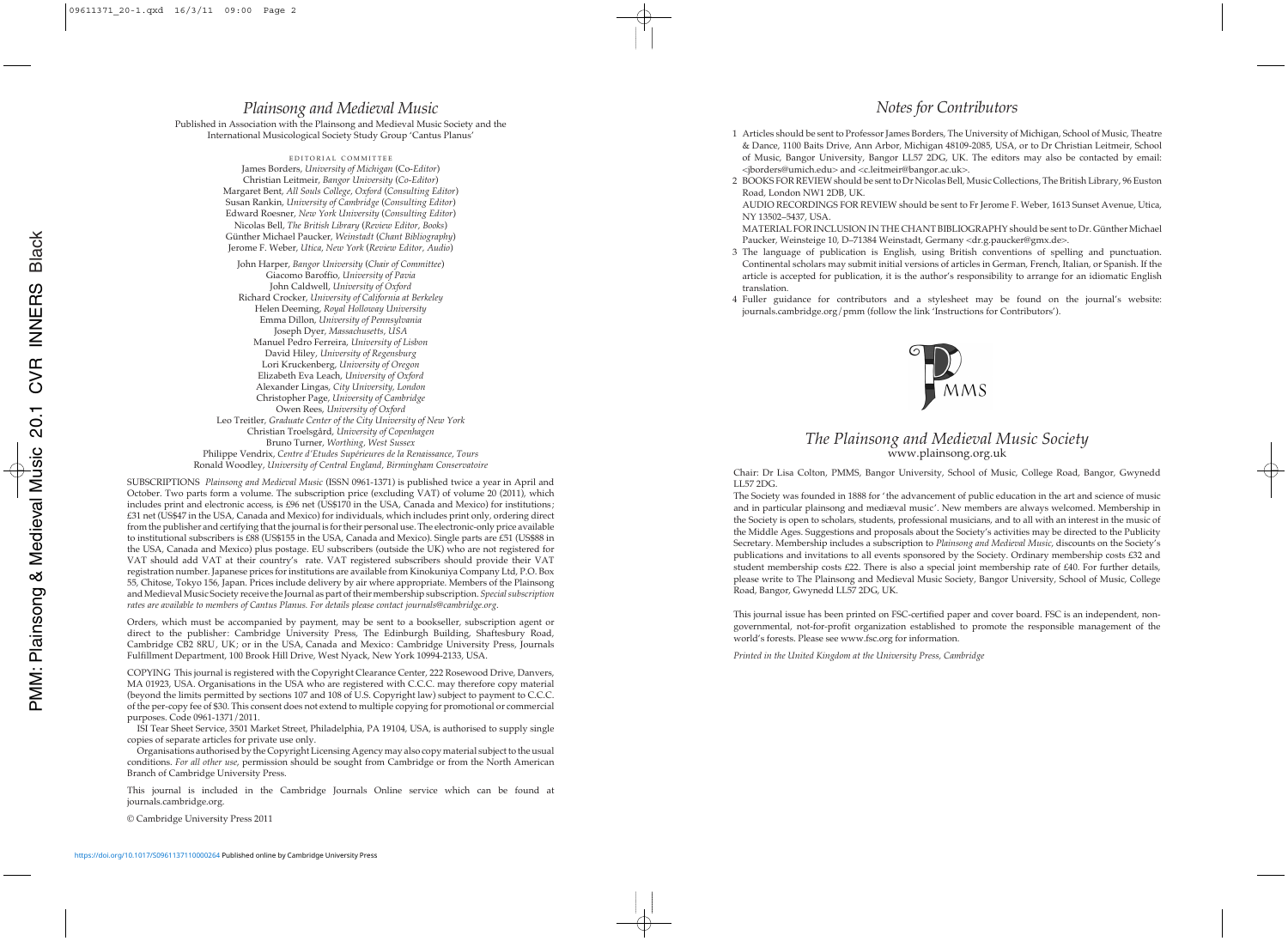## *Plainsong and Medieval Music*

VOLUME 20 NUMBER 1

## **CONTENTS**

| The sensuous music aesthetics of the Middle Ages: the cases of<br>Augustine, Jacques de Liège and Guido of Arezzo<br><b>FRANK HENTSCHEL</b> | $\mathbf{1}$ |
|---------------------------------------------------------------------------------------------------------------------------------------------|--------------|
| The songs of Johannes Decanus<br><b>CHARLES E. BREWER</b>                                                                                   | 31           |
| A report on the encoding of melodic incipits in the CANTUS database<br>with the music font 'Volpiano'<br>KATE HELSEN AND DEBRA LACOSTE      | 51           |
| Communication<br>CHARLES M. ATKINSON                                                                                                        | 67           |
| Recordings                                                                                                                                  |              |
| Recent recordings of plainchant<br>JEROME F. WEBER                                                                                          | 71           |
| Reviews                                                                                                                                     |              |
| Susan Boynton and Eric Rice, eds., Young Choristers, 650-1700<br><b>JOHN HARPER</b>                                                         | 77           |
| T.J.H. McCarthy, Music, Scholasticism and Reform: Salian Germany,<br>1024-1125<br><b>ROMAN HANKELN</b>                                      | 80           |
| Stefano Mengozzi, The Renaissance Reform of Medieval Music Theory:<br>Guido of Arezzo between Myth and History<br>KEVIN N. MOLL             | 81           |
| Bernard of Clairvaux, Office de saint Victor; Prologue à l'antiphonaire;<br>Epître 389<br>MICHEL HUGLO                                      | 85           |